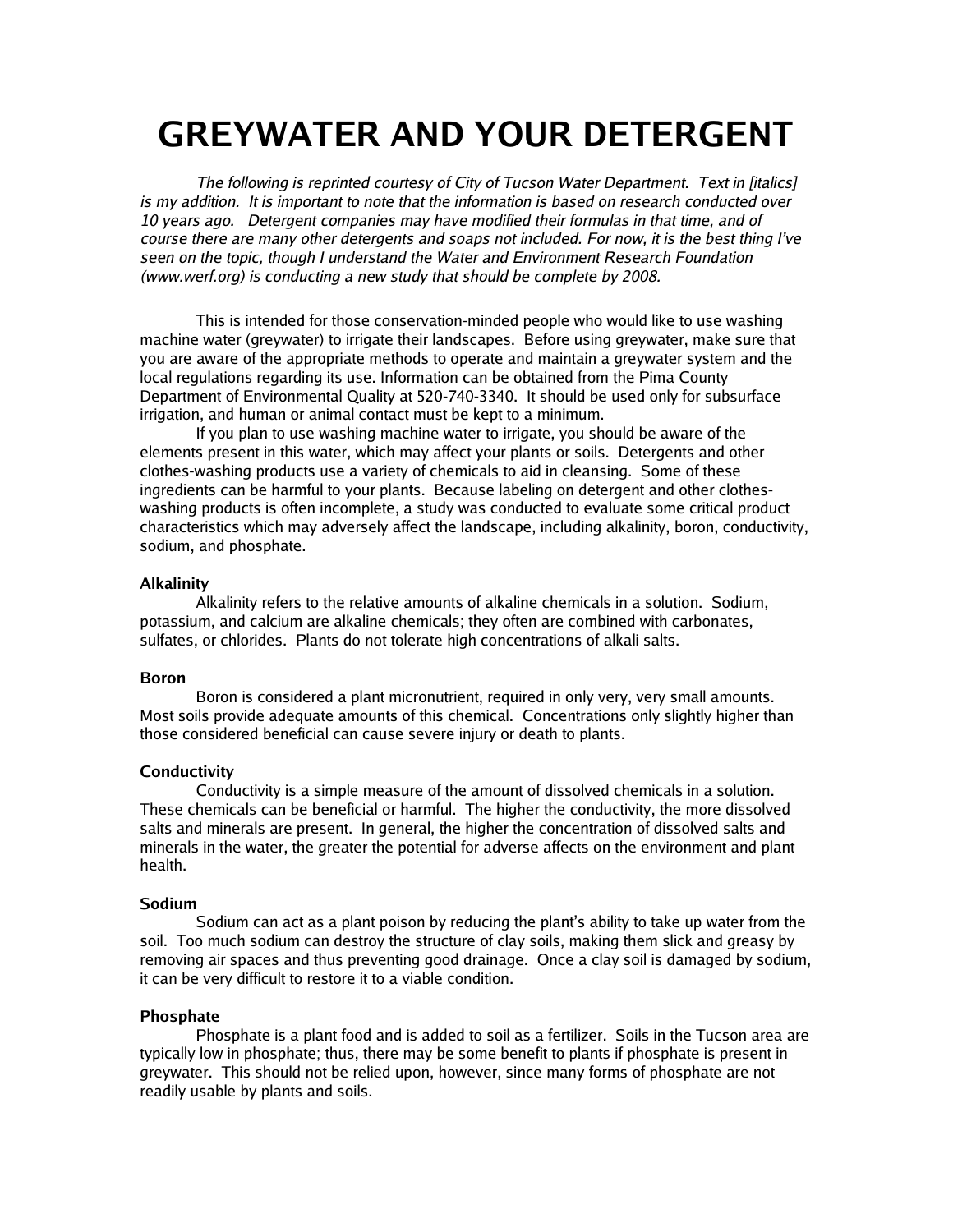#### **Is Biodegradable Better?**

The word biodegradable means that a complex chemical is broken down into simpler components through biological action. Do not be confused by the word biodegradable, which often is used to imply environmentally safe. Harmful chemicals as well as beneficial ones may be biodegradable.

## **A Note About Chlorine**

Although chlorine in bleach and detergents is generally expended in the washing process, some may be left in the greywater that reaches plants. Chlorine should not be used in the garden because it may substitute for similar nutrients, blocking normal metabolic processes. The addition of chlorine to water used for irrigation should be kept to a minimum. Choose your detergent and clothes-washing products keeping in mind that it is better for your plants and soils to have a low alkalinity, boron, conductivity, and sodium content in the water. Personal preference may affect your choice of products, since higher levels of these constituents may add to their cleansing ability.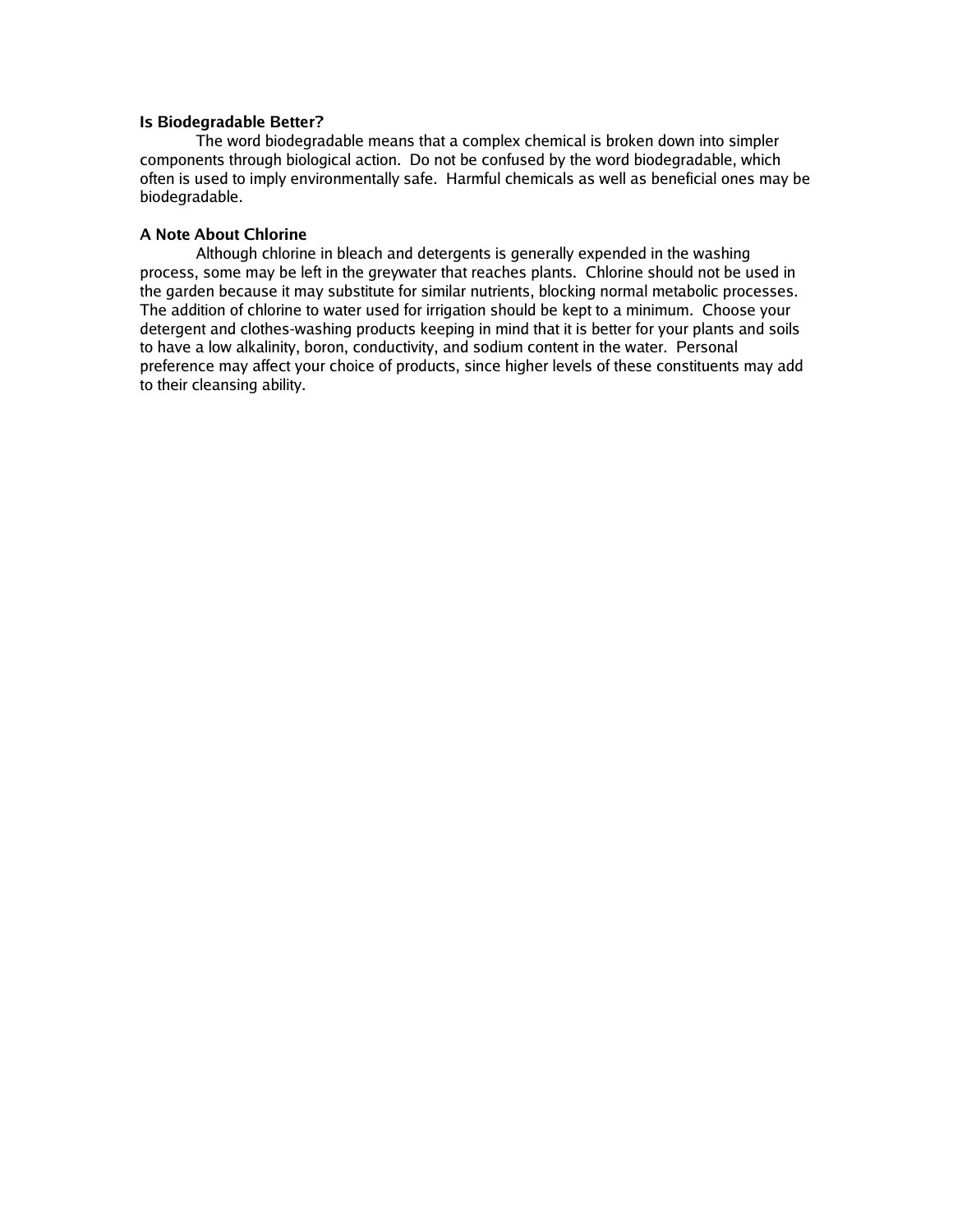| <b>Product Name</b>            | <b>Produc</b><br>t Type | P or<br>$\mathbf{L}$ | Conductivit<br><b>V</b> | <b>Alkalinity</b> | Sodiu<br>m         | <b>Boro</b><br>n | Phosphat<br>e |
|--------------------------------|-------------------------|----------------------|-------------------------|-------------------|--------------------|------------------|---------------|
| Ajax Ultra                     | Laund<br>det            | P                    | 1130                    | 219               | 292                | 0.040            | 11.2          |
| • Alfa Kleen                   | Laund<br>det            | L                    | 25.6                    | 16.8              | 3.71               | <<               | <<            |
| All                            | Laund<br>det            | P                    | 2030                    | 659               | 492                | 0.10             | <b>NT</b>     |
| All Regular                    | Laund<br>det            | L                    | 116                     | 29.8              | 39.3               | <<               | <<            |
| Amway                          | Laund<br>det            | P                    | 939                     | 310               | 227                | <<               | 4.00          |
| Ariel Ultra                    | Laund<br>det            | P                    | 1020                    | 247               | 280                | 0.030            | 10.8          |
| Arm and Hammer                 | Laund<br>det            | $\overline{P}$       | 2450                    | 1160              | 572                | <<               | <<            |
| • Bold                         | Laund<br>det            | L                    | 46.7                    | 68.6              | 9.74               | <<               | <<            |
| <b>Bonnie Hubbard</b><br>Ultra | Laund<br>det            | $\mathsf{P}$         | 1560                    | 617               | 377                | 0.036            | <<            |
| Calgon Water<br>Softener       | Water<br>softene<br>r   | P                    | 1290                    | 345               | 359                | $\,<$            | 22.9          |
| <b>Cheer Free</b>              | Laund<br>det            | L                    | 307                     | 80.3              | 94.7               | <<               | <<            |
| <b>Cheer Ultr</b>              | Laund<br>det            | $\mathsf{P}$         | 710                     | 149               | 171                | 0.076            | <<            |
| Chlorox 2                      | <b>Bleach</b>           | P                    | 2880                    | 1430              | 672                | 11.2             | <<            |
| Dash                           | Laund<br>det            | P                    | 1060                    | 482               | 238                | 2.14             | <<            |
| Dreft Ultra                    | Laund<br>det            | $\mathsf{P}$         | 737                     | 328               | 189                | 9.75             | <<            |
| Downy Fabric<br>Softener       | Fabric<br>soft.         | L                    | 6.37                    | NT                | $\prec$            | <<               | <<            |
| Ecover                         | Laund<br>det            | L                    | 132                     | 63.7              | $\overline{2}$ 4.3 | <<               | <<            |
| <b>ERA Plus</b>                | Laund<br>det            | $\overline{L}$       | $\overline{102}$        | 15.3              | 26.3               | <<               | <<<           |
| Fab Ultra                      | Laund<br>det            | P                    | 1140                    | 199               | 443                | <<               | 21.7          |
| Fab 1-Shot                     | Laund<br>det            | Pkt                  | 501                     | 09                | 109                | <<               | 5.26          |
| <b>Fresh Start</b>             | Laund<br>det            | P                    | 510                     | 106               | 132                | 0.026            | 8.28          |
| Gain Ultra                     | Laund<br>det            | P                    | 792                     | 300               | 180                | 0.058            | <<            |
| Greenmark                      | Laund<br>det            | P                    | 1690                    | 568               | 395                | <<               | 1.67          |
| <b>Ivory Snow</b>              | Laund<br>det            | P                    | 258                     | 219               | 70.8               | <<               | <b>NT</b>     |
| • Oasis                        | Laund<br>det            | L                    | 89.6                    | 16.2              | $\prec$            | <<               | <<            |
| Oxydol Ultra                   | Laund                   | P                    | 1030                    | 501               | 272                | 11.3             | <<            |